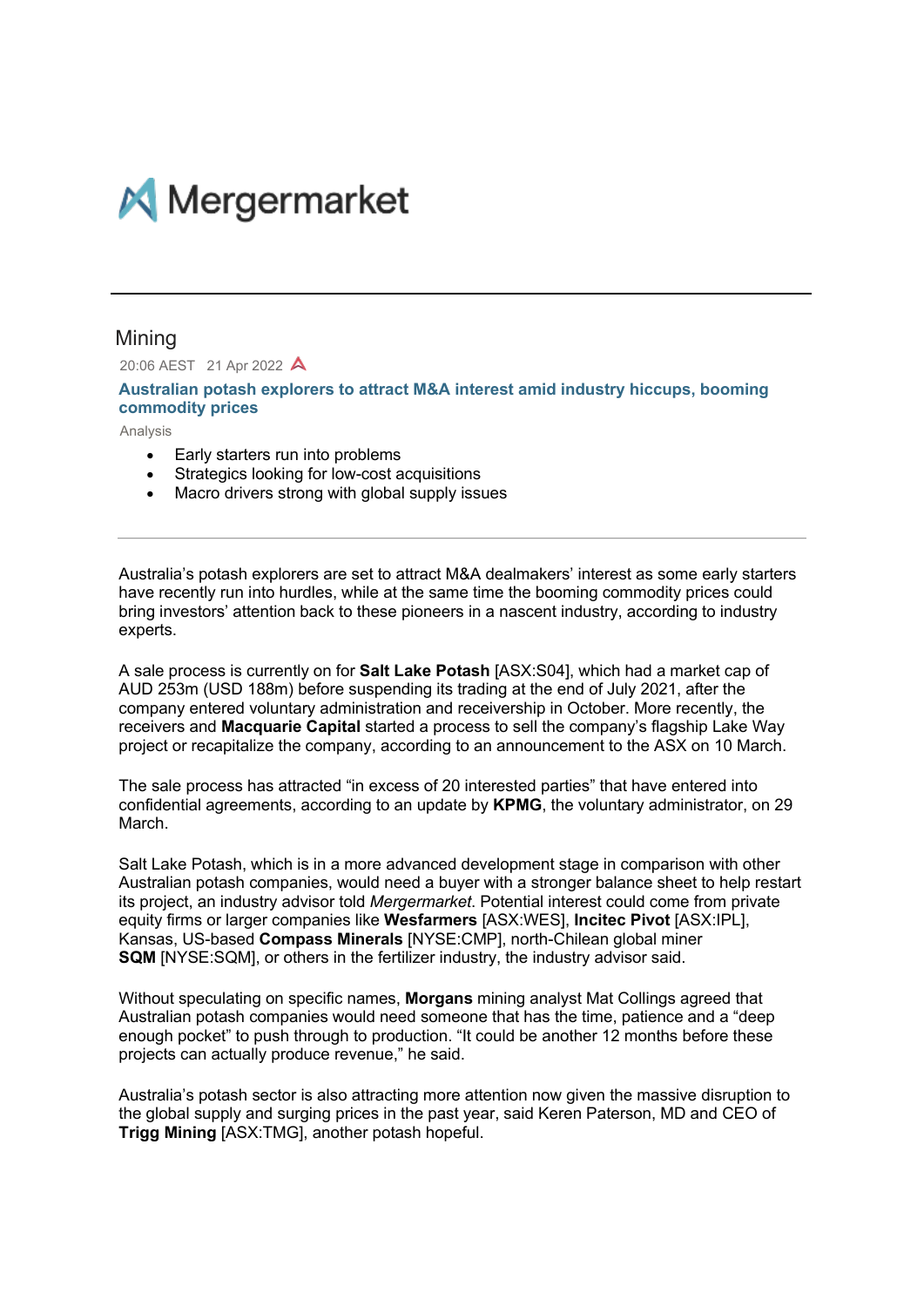"From an M&A perspective, there are a number of ASX-listed, single-asset companies with development projects in Western Australia. These companies all have long-life, low carbon footprint, natural sources of potassium fertilizer and are trading at well below project NPV's," Paterson told *Mergermarket* recently*.*

Trigg itself, as well as **Agrimin** [ASX:AMN], are both looking at M&A opportunities in the Australian potash space, as reported by this news service. Agrimin CEO Mark Savich last week told *Mergermarket* that the company would look at opportunities that align with its future plans, adding that it is specifically focused on potash used for fertilizer. "That's the only commodity that we've been really focusing on in terms of M&A," he said.

## **Growing pains in nascent industry**

Potash is a naturally occurring substance containing large amounts of potassium to be used in making fertilizers. The potash these Australian players are looking to produce is predominantly sulphate of potash (SOP), which is seen as superior over the more abundant muriate of potash (MOP).

Australia currently has no potash production, with all SOP being imported from overseas, while Salt Lake Potash would have been the first to produce SOP locally if its project went as planned, according to local media reports. **Kalium Lakes** [ASX:KLL] is likely to be next to reach production, and **Australian Potash** [ASX:APC], the SOP developer with tenures in four project areas in Western Australia's north-eastern Goldfields, is next in line, Australian Potash's MD Matt Shackleton told *Mergermarket* in August 2021.

However, some early starters have come across problems with commissioning complicated chemical process plants, with the pandemic-triggered border closure also denying access to overseas labor and expertise, according to Morgans' Collings.

"It is more difficult than they thought and at the same time the Australian cost environment is not helpful," he said. "It is just a learning process that everyone has underestimated."

For example, Kalium Lakes's website noted that its 100%-owned Beyondie SOP Project was slated to reach production by September 2021, but the company said in its March update that Beyondie is now expected to reach production by the first quarter of 2023.

Investors in Kalium Lakes and Salt Lake Potash have been caught by surprise when timelines were underestimated and capex ran dry, and now both must resolve ramp-up issues, the first industry advisor and a second industry advisor said.

Compared with the two, other SOP players are still behind in project development and would need to find someone who is willing to give a third company a go, Collings said. "No one is racing to fund someone else to try do this now," he said. "It seems everyone is stopping to wait and see if they can solve the problems with existing guys before giving anyone else (capital) to build a third project."

Other Australian pure-play SOP companies include **Reward Minerals** [ASX:RWD], while **BCI Minerals** [ASX:BCI], owns the Mardi Salt and Potash project in Western Australia.

## **Boom cycle driven by geopolitics**

Despite the headwinds, Australian potash companies have good long-term prospects, especially on the back of the rising global demand for high nutrient food and supply disruptions brought by changing geopolitics, industry experts noted.